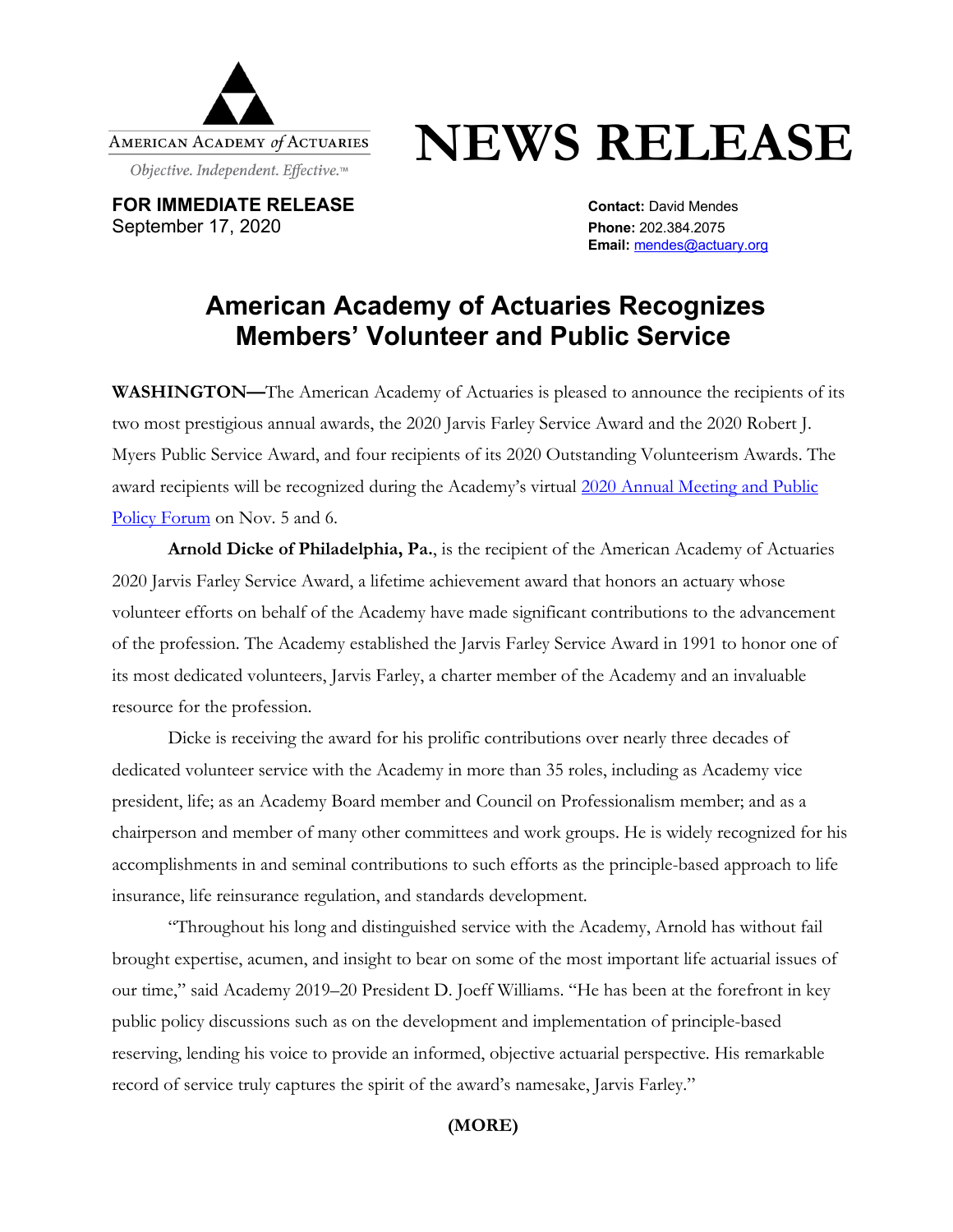**Katherine Campbell of Auke Bay, Alaska**, is the recipient of the American Academy of Actuaries 2020 Robert J. Myers Public Service Award, which was established in 1994 to honor an actuary for a single noteworthy public service achievement or a career devoted to public service. The award is named after Robert J. Myers, chief actuary for the Social Security Administration from 1947 to 1970, to honor his lifelong commitment to public service.

Campbell is receiving the award in recognition of her extraordinary contribution to the public good through years of distinguished service at the Alaska Division of Insurance, where she advanced the cause of consumer interests, including the oversight of the financial conditions of insurers through fact-based analysis and with a deep commitment to actuarial professionalism. In addition, her work through the National Association of Insurance Commissioners has also been heralded for her conscientious contributions to the development of many life and health actuarial regulatory initiatives that have had application nationwide. She currently serves as actuary at the Interstate Insurance Product Regulation Commission.

"Katie's public service exemplifies a commitment to excellence and emphasis on professionalism and ethical considerations in actuarial work," said Williams. "Her service is an embodiment of the trust vested in public servants as stewards of the public interest."

Four Academy volunteers—**Christian Benjaminson of Mount Laurel, N.J.**; **Dave Heppen of Farmington, Conn.**; **Donna Megregian of Indianapolis, Ind.**; and **Jim Whelpley of San Mateo, Calif.**—are the recipients of the Academy's 2020 Outstanding Volunteerism Awards. The awards honor Academy volunteers who have made noteworthy contributions in their volunteer work in the last year.

Benjaminson's diligent efforts through his role as chairperson of the Multiemployer Plans Committee have been instrumental in making the Academy's objective perspective on challenging multiemployer plan issues well-known and understood as Congress considers whether and how to craft legislative reform proposals.

As chairperson of the Workers' Compensation Committee, Heppen has played a central role in invigorating the Academy's work on workers' compensation issues especially in light of the COVID-19 pandemic, including effectively leading the effort to produce new papers and producing webinars.

### **(MORE)**